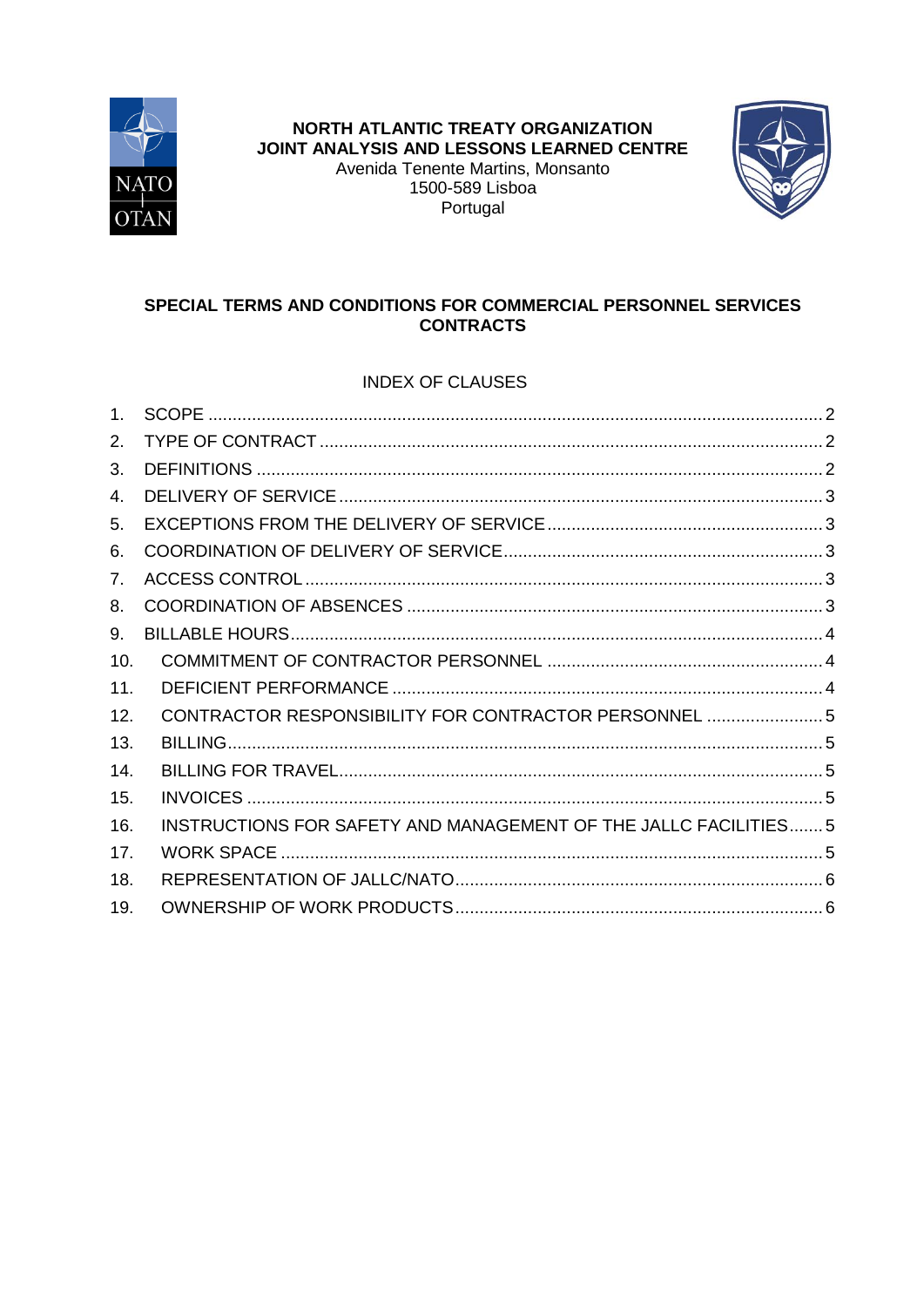# <span id="page-1-0"></span>**1. SCOPE**

These Special Terms and Conditions address all issues pertaining to Commercial Personnel Services to be rendered by the Contractor to JALLC under this Contract, thereby taking precedence over the JALLC General Terms and Conditions.

## <span id="page-1-1"></span>**2. TYPE OF CONTRACT**

As far as Commercial Personnel Services under this Contract are concerned this is a Level of Effort Contract with a not to exceed limit presented by the man years or fraction thereof, as provided in the Statement of Work (SOW). This Contract establishes a contractual relationship strictly between the Contractor and JALLC. All financial risks and liabilities undertaken by the Contractor for the purpose of the service provision fall with the Contractor. All employer responsibilities for the Contractor Personnel performing under this Contract shall lie with the Contractor. In case the Contractor is self-employed individual those Special Terms and Conditions referring to the Contractor Personnel are equally applicable to him/her except for individual leave entitlement which is to be considered as period of permitted absence.

## <span id="page-1-2"></span>**3. DEFINITIONS**

a. Billable Hours

As further specified in these Special Terms and Conditions, hours spent by the Contractor Personnel in the immediate performance of this Contract for which the Contractor may bill JALLC at the hourly rate set out in this Contract.

b. Commercial Personnel Services

As specified in the SOW, the continuous performance to be provided by the Contractor Personnel. The amount of Commercial Personnel Services is calculated on the basis of Man Years or a fraction thereof.

c. The Contractor Personnel

An individual/individuals employed by the Contractor to perform the services required under this Contract for JALLC.

d. JALLC Work Days

Mondays through Fridays with the exception of JALLC Holidays, which are notified prior to the end of the previous year. The number of JALLC Holidays may vary from year to year.

e. JALLC Operating Hours

8 hours working day, normally between 08:00h to 17:00h.

f. Man Year

1840 hours of the service to be rendered by one Contractor Personnel within one calendar year. The basis of this calculation is 46 weeks of contract performance at 40 hours assuming 5 JALLC work days per week. As a baseline the further assumption is: 15 working days of JALLC Holidays and 15 JALLC Work Days as the minimum individual leave. As, in particular, the number of individual leave days may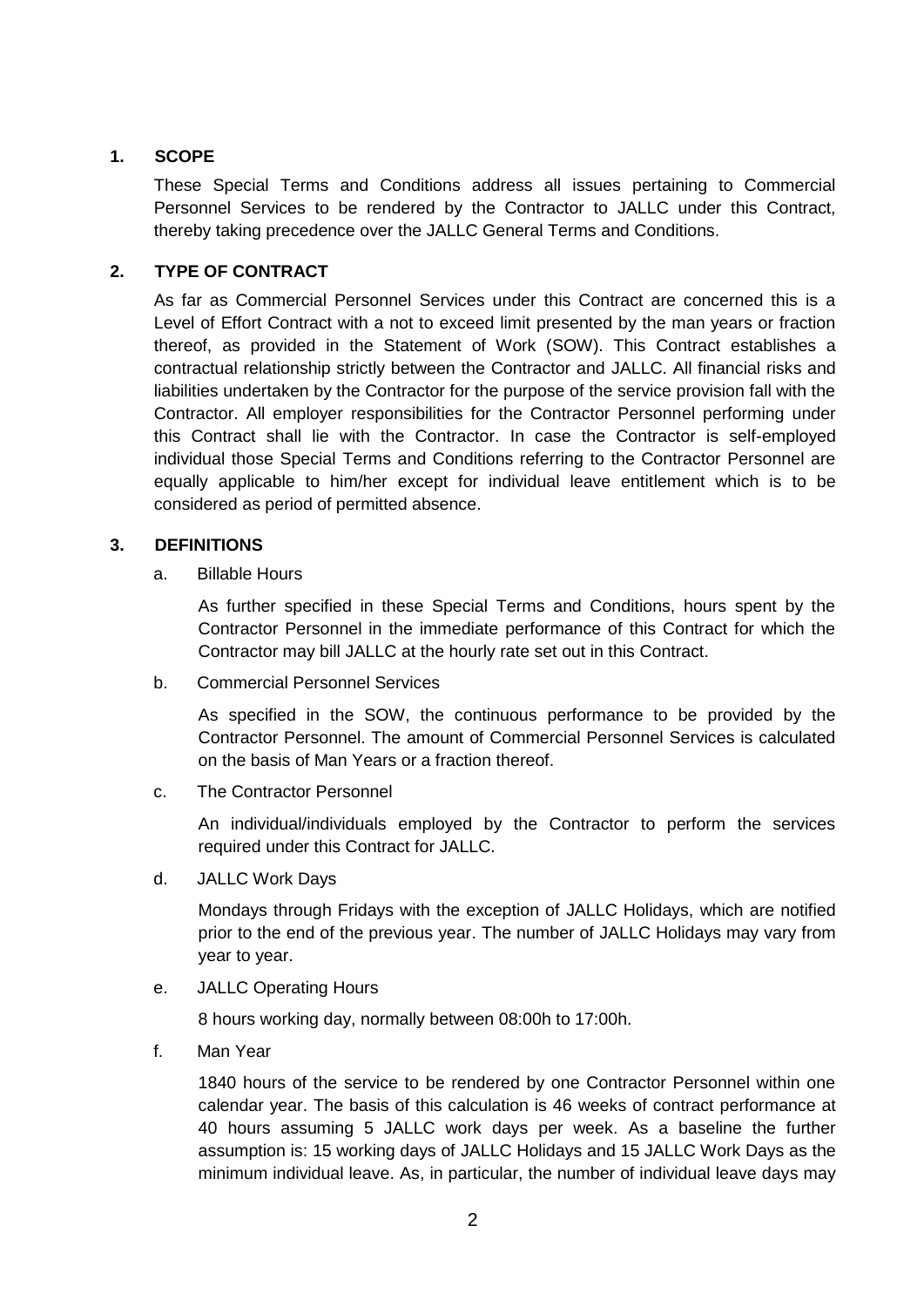be greater and the number of JALLC Holidays may vary. In no event shall the ceiling of 1840 hours per man year or corresponding fraction thereof be exceeded.

g. Products

Any item, document, writing, study, briefing, data base, piece of software or any other physical or intellectual result of the performance of the commercial personnel service or the associated interaction with NATO staff which may be subject to ownership rights.

# <span id="page-2-0"></span>**4. DELIVERY OF SERVICE**

All Commercial Personnel Services under this Contract will be performed primarily on JALLC Work Days and during JALLC Operating Hours.

## <span id="page-2-1"></span>**5. EXCEPTIONS FROM THE DELIVERY OF SERVICE**

Under exceptional circumstances Commercial Personnel Services may be provided outside of the limitations for the Delivery of Services stated in paragraph 4, as directed by the respective Contracting Officer Technical Representative (COTR).

## <span id="page-2-2"></span>**6. COORDINATION OF DELIVERY OF SERVICE**

In order to ensure a balanced professional performance of the Contractor Personnel during their performance for JALLC, the Contractor shall ensure that each Contractor Personnel will take his/her applicable leave. All periods of non-delivery of services must be coordinated with the respective COTR.

## <span id="page-2-3"></span>**7. ACCESS CONTROL**

Before commencing work at the JALLC, the Contractor Personnel must be in possession of an access card, and all his/her vehicles must display access permits. The request for these documents must be submitted to the Contracting Officer and the contractor should plan on  $2 - 3$  weeks to obtain these. The access cards and permits remain valid for the duration of the contract. Time lost due to the failure of the Contractor to request, in a timely manner, access cards and permits will not entitle him/her to a claim for lost time or for an extension of the completion date for the performance of the Contract.

## <span id="page-2-4"></span>**8. COORDINATION OF ABSENCES**

To ensure the uninterrupted flow of JALLC projects, any absence by the Contractor Personnel requires earliest possible coordination with the COTR. Generally, such absence requires the approval by the COTR.

## a. Personal Leave

At the beginning of the Contract the Contractor and the COTR will establish a leave plan for each Contractor Personnel.

b. Illness

Should absences caused by illness affect the performance of a JALLC project, the Contractor, upon request by the Contracting Officer, shall immediately replace the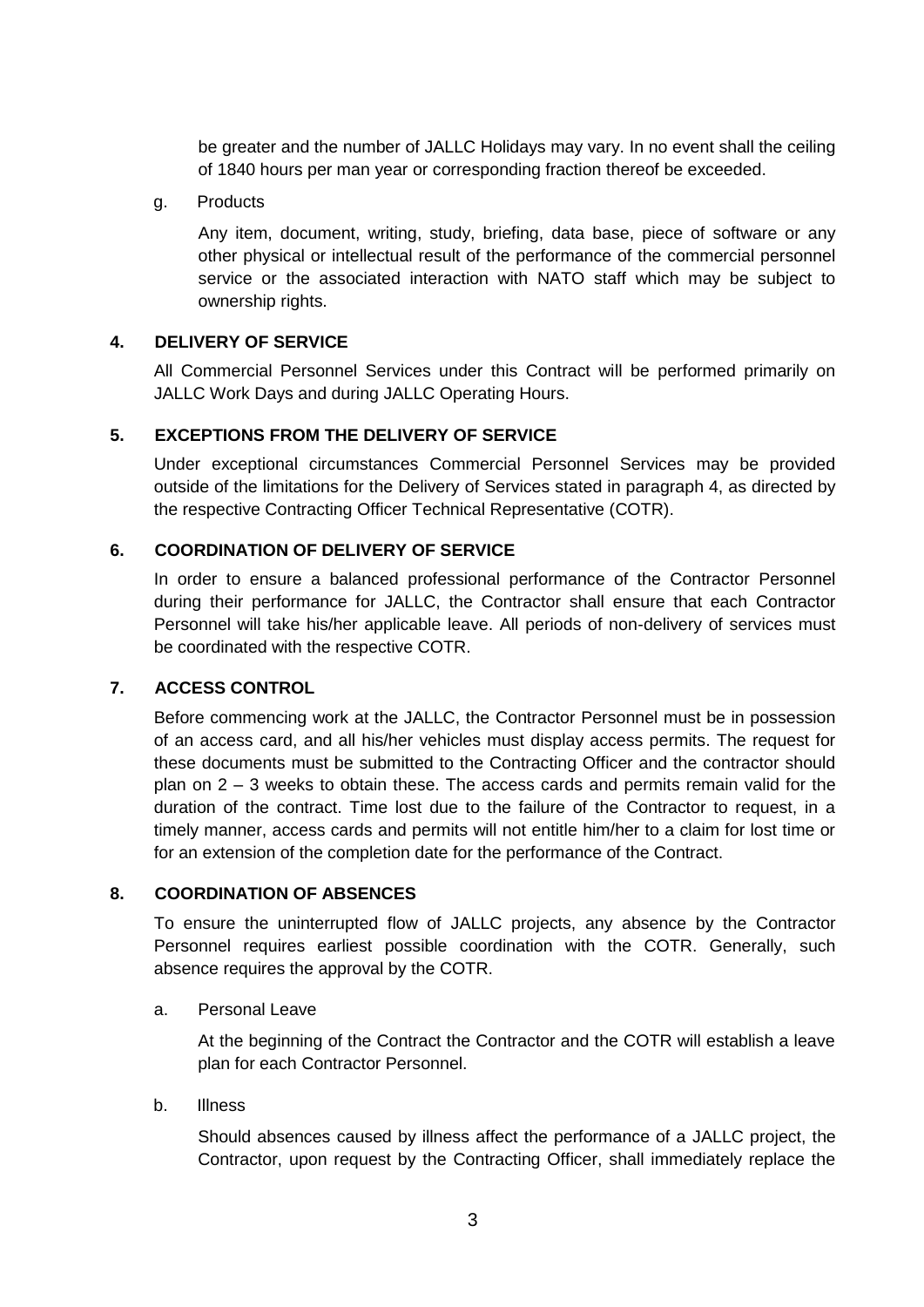incapacitated Contractor Personnel with an equally qualified individual. JALLC reserves the right to approve such substitute based on his/her suitability and qualifications.

#### c. Other Absences

Unless otherwise arranged for, the Contractor shall ensure the full presence of the Contractor Personnel in accordance with Delivery of the Service set out in paragraph 4.

## <span id="page-3-0"></span>**9. BILLABLE HOURS**

Only time spent by the Contractor Personnel in the immediate performance of this Contract, subject to the rules and procedures set out in paragraph 12 and 14.

a. Billable hours on travel

The maximum number of billable hours for travel time (between the primary location of duty and the destination of travel) is eight (8).

b. Billable hours on courses, conferences and workshops.

In case the Contractor Personnel is sent by the JALLC on duty travel to attend a course, conference or workshop, the maximum number of billable hours for any given work day at the destination where the course, conference or workshop takes place is eight (8).

#### c. Non-performance

Personal leave, closing of the Headquarters by the order of the JALLC Commander, sickness, company coordination, company reports, training not required or ordered by JALLC, breaks (except the mid-day break as defined in JALLC Standard Operation Procedures), internal social events (except for the obligatory participation in official JALLC events, as ordered by the Commander or the Chief of Staff) or any other activity not immediately related to the performance of the services required under this Contract do not constitute billable hours.

## <span id="page-3-1"></span>**10. COMMITMENT OF CONTRACTOR PERSONNEL**

The Contractor warrants that the Contractor Personnel initially presented for the performance of this Contract will perform this Contract for its duration. Any exchanges of the Contractor Personnel shall meet the requirements of the SOW and be performed only with written consent by the Contracting Officer.

## <span id="page-3-2"></span>**11. DEFICIENT PERFORMANCE**

Should committed Contractor Personnel perform unsatisfactorily the Contractor will exchange such Contractor Personnel, at the request of the Contracting Officer for Contractor Personnel meeting the quality requirements set out in the SOW.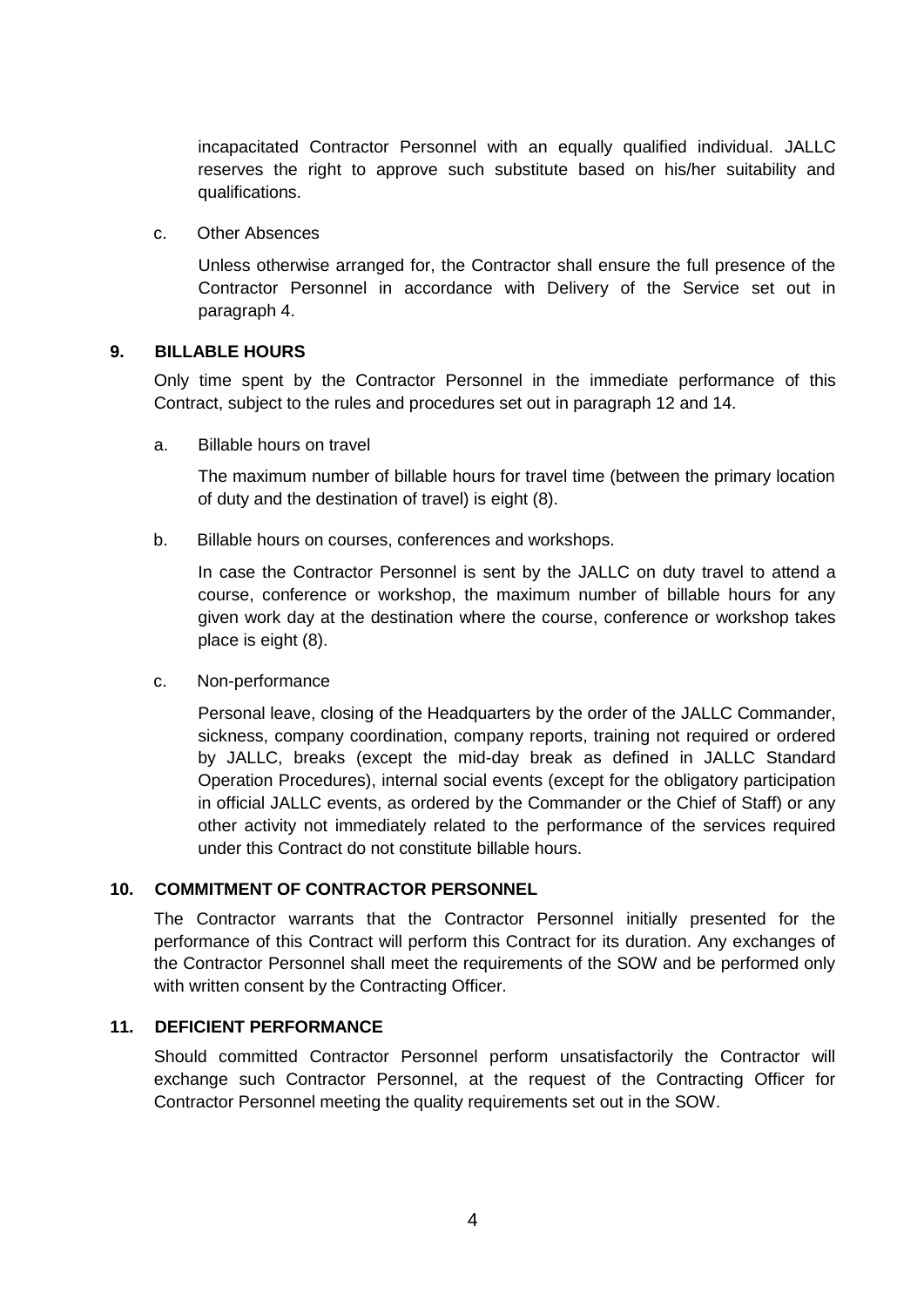## <span id="page-4-0"></span>**12. CONTRACTOR RESPONSIBILITY FOR CONTRACTOR PERSONNEL**

- a. The Contractor, and in the case being, the sole proprietor, as the employer of the Contractor Personnel performing the services under this Contract shall be fully responsible to obtain all necessary accreditations, licenses and permits required in connection with the contract and for all insurances, emoluments as well as taxes and payments to the health, social security, registration fees, the contractor's running costs and any other applicable mandatory contributions. In case of duty travels to high risk areas required by JALLC, the Contractor may be reimbursed the insurance costs by JALLC, if so decided by the Chief of Staff.
- b. It is the Contractor responsibility to ensure that all provisions related to taxation in Portugal are complied with. The JALLC shall liaise with the Portuguese Ministry of Finance to ascertain that the contractor is following the correct procedures required by its status and shall immediately terminate the contract for default in case of noncompliance.

## <span id="page-4-1"></span>**13. BILLING**

The Contractor shall bill time for the Contractor Personnel at the hourly rate set out in this contract ONLY for billable hours. The remuneration shall cover all the Contractor's expenses, except for travel expenses as described in 13 below.

# <span id="page-4-2"></span>**14. BILLING FOR TRAVEL**

Travel by the Contractor Personnel shall be authorised and reimbursed in accordance with ACT Financial Policy Directive 60-1 Paragraph 6-32, "Contractor Travel" and JALLC Supplements.

## <span id="page-4-3"></span>**15. INVOICES**

All invoices shall be provided by the Contractor in accordance with the General Terms and Conditions to this Contract. Additionally, the invoices for Commercial Personnel Services shall contain, at a minimum:

- a. A breakdown of the Contractor Personnel;
- b. The billable hours performed by each of them by day; and also;
- c. Indicating travel, absences and other relevant information.

## <span id="page-4-4"></span>**16. INSTRUCTIONS FOR SAFETY AND MANAGEMENT OF THE JALLC FACILITIES**

The Contractor shall ensure that the Contractor Personnel honour all JALLC Directives and further guidance by the Chief of Staff regarding the safety and management of JALLC.

## <span id="page-4-5"></span>**17. WORK SPACE**

If provided for in the SOW, JALLC will provide working spaces for the Contractor Personnel. Should these spaces not be considered adequate by the Contractor, the Contractor will at its own expense ensure working spaces in the immediate vicinity of the identified location of performance.